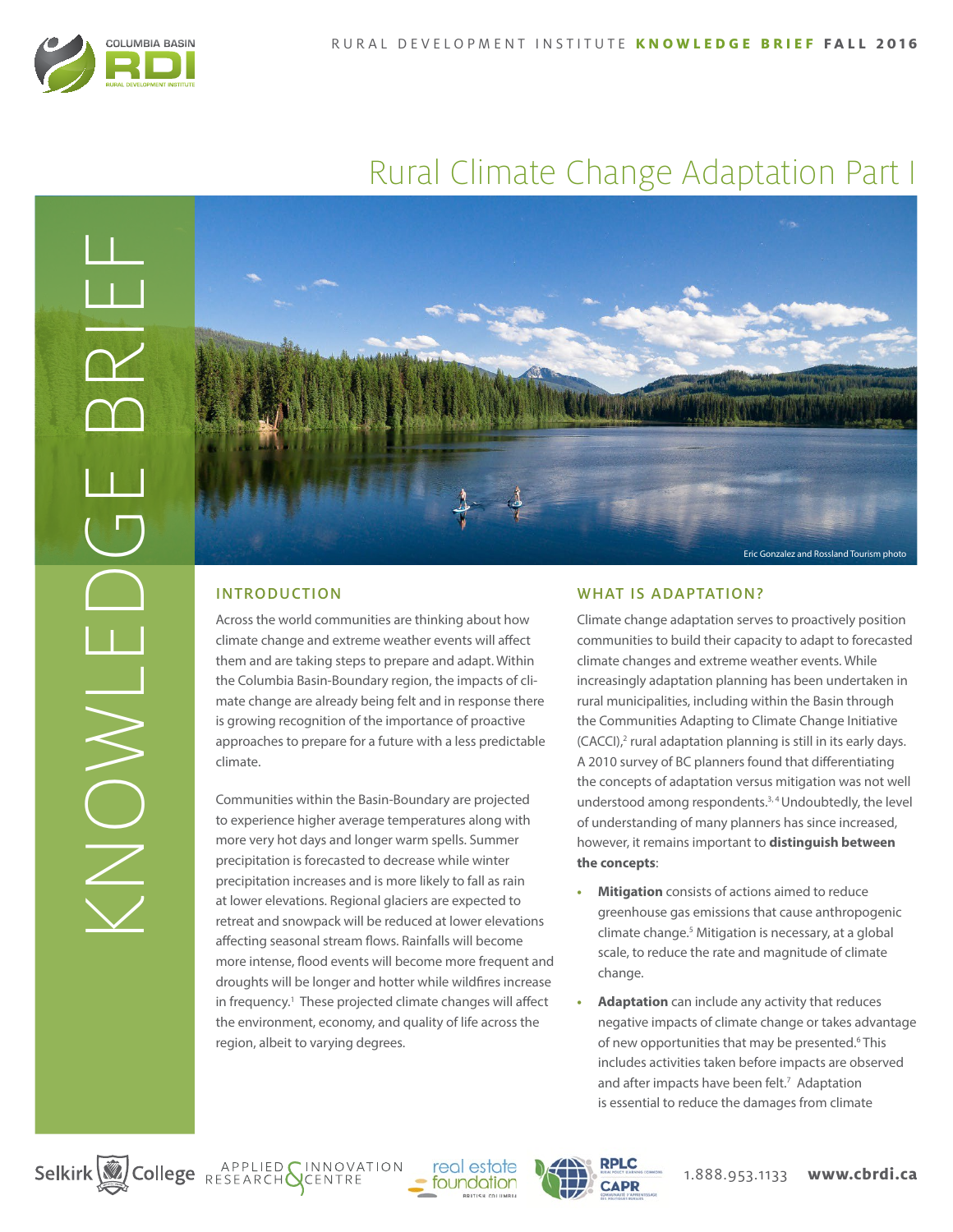change that cannot be avoided. It involves making adjustments in our decisions, activities and thinking because of observed or expected changes in climate.<sup>8</sup>

It is important to note that adaptation and mitigation actions have the same ultimate goal: to reduce negative consequences of climate change. Mitigation without adaptation will not prepare communities for inevitable changes, and adaptation without mitigation will eventually lead to conditions where adaptation is inconvenient, expensive, or impossible.<sup>9</sup>

# **Mitigation Can Combine Adaptation**

"The simple act of planting or protecting trees helps communities with mitigation by sequestering carbon from the atmosphere while providing adaptation benefits by helping communities cope with heatwaves, or increased storm water run-off with the additional benefits of increasing aesthetics."

The City of Kelowna's 2010-2016 "*Neighbourwoods*" program, a residential planting initiative to encourage citizens to plant more trees on private land by offering a purchase discount led to the planting of over 2,500 trees within the community.10

For more information on the climate adaptation benefits of urban forests see the resource: *[Urban Forests: A Climate Adaptation Guide](http://www.retooling.ca/_library/docs/urban_forests_guide.pdf)*11

While mitigation is a global challenge, adaptation is a more local issue as impacts of climate change will be different for every community. The BC provincial government has a climate change adaptation strategy that recognizes local governments as important decisionmakers with respect to climate adaptation.<sup>12</sup>

As most rural Canadian communities are economically dependent on their surrounding environments the impacts from climate change will create substantial challenges for the well-being of rural residents and communities.13 Further, rural communities tend to be more vulnerable to climate change because they typically have fewer resources and fewer alternatives than urban areas.<sup>14</sup> Therefore, it is important that rural communities take the necessary steps towards climate change adaptation.

#### THE PROCESS OF ADAPTATION

The ultimate goal of adaptation is to reduce risk associated with a changing climate. While this goal is shared among communities, the process of adaptation will be different, reflecting each community's unique experiences. Experiences from within the Basin, other regions of Canada and other countries show no single formula for climate change adaptation will work in all places.15, 16 Adaptation is place-based and the needs of the community, local priorities identified through community engagement, and best available science, should be brought together to inform a community's approach.17

There are several noteworthy processes of adaptation planning that are recommended for, or can be utilized by rural communities.18, 19, 20 The Basin CACCI initiative building off of its early experiences using a six-step approach within communities found that a more streamlined process undertaken over a shorter period of time can be implemented to the satisfaction of the community.21 A four-step streamlined approach for rural communities has since been utilized and recommended by other regions within Canada and is outlined below:



#### **1. GET STARTED**

The first step involves building public, political and staff awareness and support of climate change adaptation and establishes the local context for the process. It involves:

- Establishing adaptation champions and identifying community stakeholders to engage in and support the process;
- Determining the geographic boundaries and timeframes to be considered in the process;
- Gathering local community and scientific knowledge to understand the impact of previous weather events and future climate projections for the area; and

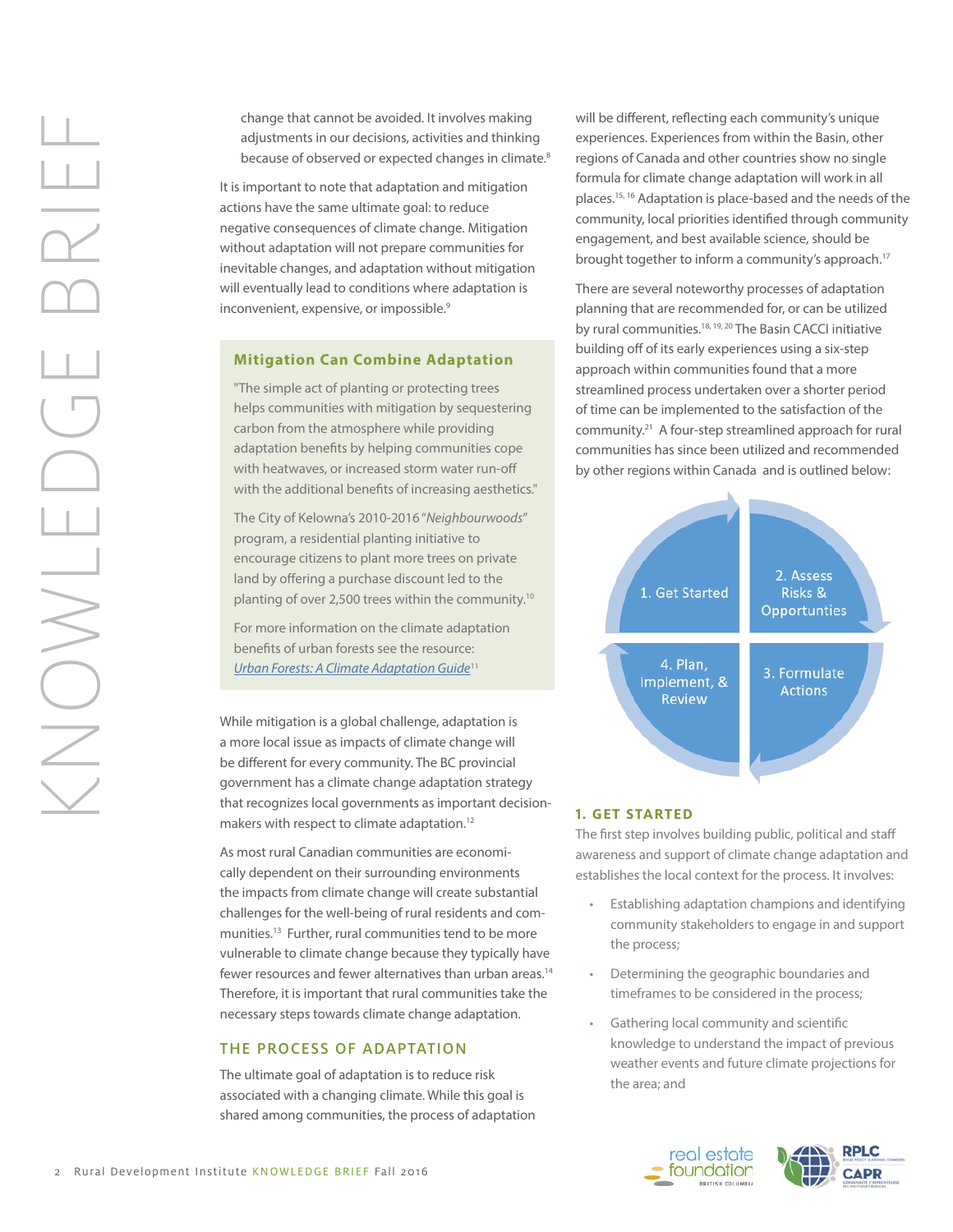• Establishing an approach on how to assess climaterelated risks and opportunities to inform priority establishment.

#### **2. ASSESS RISKS & OPPORTUNITIES**

The second step brings stakeholders together to identify, analyze, and prioritize the range of potential risks and opportunities. It involves:

- Identification of potential climate-related impacts on community impact areas (e.g., wildfire, flooding, water availability, agriculture, tourism);
- Assessing community exposure within impact areas through the use of stakeholder perceptions, vulnerability, and risk assessments; and
- Creation of a list of prioritized risks and opportunities that denote currently acceptable risks and opportunities and those that require immediate action.

# **3. FORMULATE ACTIONS**

The third step involves identification and selection of actions to manage priority risks and opportunities to inform climate adaptation planning. It includes:

- Compiling an inventory of actions needed to manage priority risks and opportunities;
- Evaluating the actions based on their anticipated effectiveness, feasibility, acceptability, equitability, and flexibility; and
- Assembling information (costs, timelines, responsible department(s) or organization(s)) on the most promising actions to support decisionmaking for implementation.

#### **4. PLAN, IMPLEMENT & REVIEW**

The next step for a community is to draft its plan and develop a blueprint for integrating adaptation into existing and future municipal plans, strategies, policies, programs, practices, and budgets. A major component of this step is:

• Establishing a process to monitor, evaluate progress, and periodically update the plan to account for new information and developments.

Successful adaptation does not mean that the impacts of climate change will not be felt within a community, only that the impacts will be less severe than what would be experienced had no adaptation occurred.23 Adaptation

planning is an iterative process and a community will learn by doing.24 Priorities may change over time, key people may leave, and other challenges will impede the process. Communities need to approach adaptation planning in their own way, and in some instances municipalities may choose to incorporate climate change adaptation policies or infrastructure upgrades without engaging a public planning process.<sup>25</sup>

# RURAL CHALLENGES TO ADAPTATION

The process of adaptation is not without challenges. While many challenges are shared by communities of all sizes, rural communities face unique challenges. The following are common challenges identified from rural experiences in climate change adaptation:

- Climate change is a complex and controversial subject matter around which to build awareness and support.<sup>26, 27</sup> Some residents may not acknowledge climate change is a serious problem and not perceive it as a threat to their communities. $28, 29$
- Specialized climate science resources and expertise are required to complete research and can be difficult to obtain.<sup>30</sup> Climate data, particularly projections, can be confusing and difficult to communicate simply and effectively.31, 32, 33
- Political knowledge of climate change adaptation planning can be limited.34 Local government's often prioritize their focus on immediate and short-term issues over planning strategically for the long term.<sup>35-41</sup>
- The necessity to engage the community and collaborate with a wide range of actors can slow down the process of planning and implementation.<sup>42, 43</sup>
- Rural communities often face a shortage of human capacity and staff often have little time to devote to new initiatives.44, 45, 46
- Communities face budget constraints for a number of pressing issues and a lack of provincial and federal funding allocated to responding to risks arising from climate change adds to their inability to act. 47-50

Overcoming these barriers is possible and the **Climate Change Adaptation Part II: Challenges of Climate Change Adaptation in Rural Communities Knowledge Brief** addresses these challenges and provides examples of how to overcome some of these challenges.